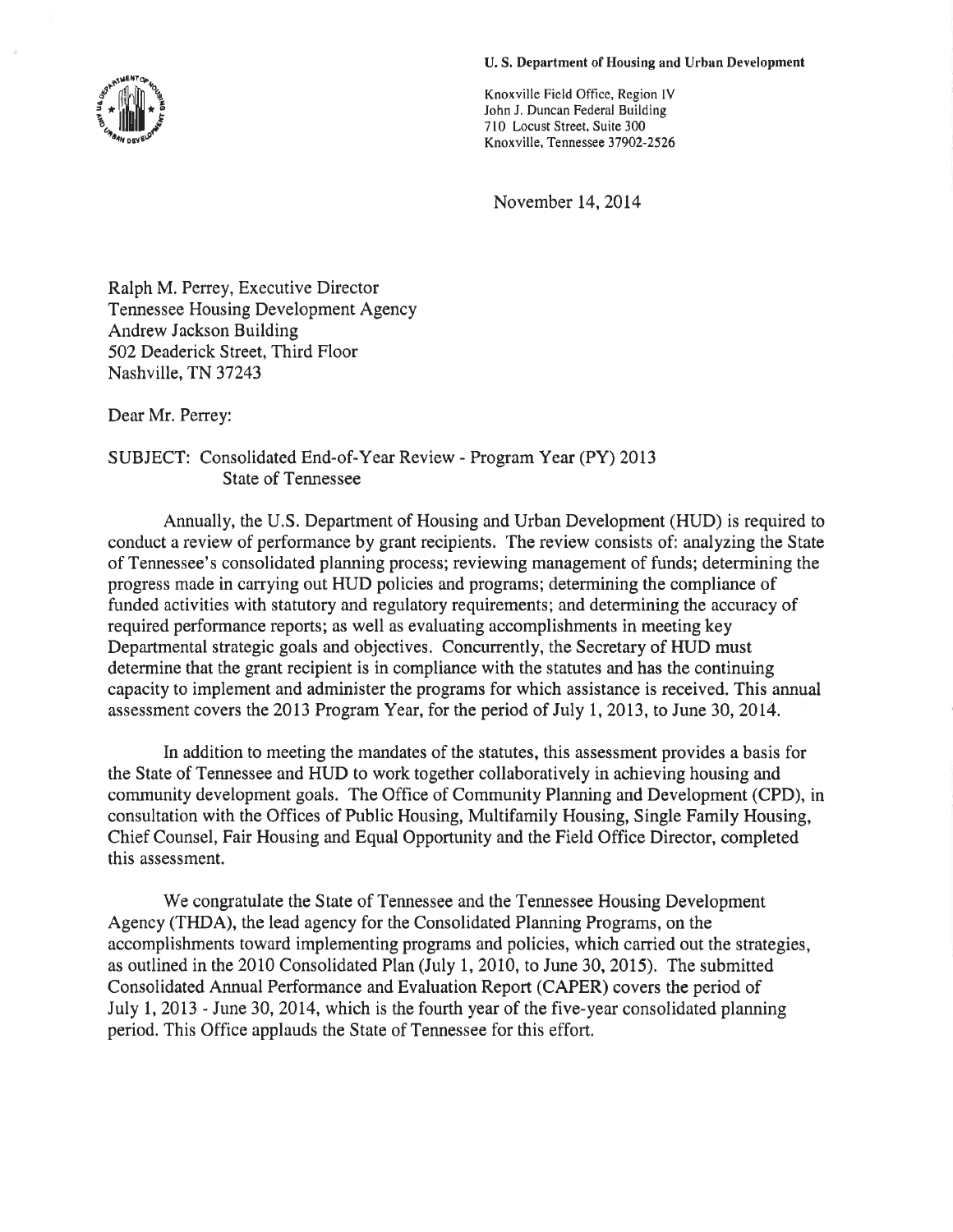During the 2013 Program Year, the State of Tennessee implemented many worthwhile activities and programs and expended funds in a timely manner. HUD funding was used to address the following HUD objectives: to create a suitable living environment, to provide decent housing, and to create economic activities. The State of Tennessee has established priorities and action steps that relate to both housing and non-housing community development needs which are outlined in the State's five-year Consolidated Plan. Program funds continue to be used in accordance with the requirements of the Consolidated Plan regulations and the applicable regulations governing the Community Development Block Grant (CDBG), HOME Investment Partnerships (HOME), Emergency Solutions Grants (ESG), and Housing Opportunities for Persons With AIDS (HOPWA) Programs,

We commend the State of Tennessee on the successful completion of grant activities utilizing the Neighborhood Stabilization Program (NSP) 1 and NSP 3 funds, administered by THDA. Further guidance will be provided on officially closing out the grants. Close out of the NSP grants are projected to begin during the 2014 program year.

The State of Tennessee was awarded three CDBG Supplemental Disaster Recovery grants: 592,517,890 for 2008, \$30,906,517 for 2010, and \$13,810,000 for2011. These grants are being administered by the Tennessee Department of Economic and Community Development (ECD). Significant progress has been made under the 2008 and 2010 disaster grants and all grant funds under the 2008 and 2010 disaster grants are expected to be fully expended by December 31, 2017. Additionally, the application submitted for the initial allocation of the 2011 Disaster Recovery grant was approved by this Office on January 21, 2014. Funds in the amount of \$5 million were obligated on February 14,2014. These funds (\$5million) are required to be expended within two years of the date of obligation. Remaining disaster recovery funds in the amount of \$8,810,000 remain to be obligated. The application for the remaining funds should be submitted to this Office during the 2014 Federal fiscal year.

Based on the risk analysis review conducted by CPD, a number of the State's grants were monitored on site during the year. The State of Tennessee's CDBG Program and 2008 and 2010 CDBG Supplemental Disaster Recovery grants, as well a technical assistance progress review of the 201I Disaster Recovery grant, administered ECD, were monitored on site in April2014. Additionally, the State's HOME Program, administered by THDA, was monitored by this Office on site in July 2014. I am pleased to say that there were no fîndings or concerns as a result of the above reviews. ECD and THDA staff has taken considerable measures to make sure that grant funds are being committed and expended in a timely manner on eligible activities,

In the review of the CAPER, the information entered in the Integrated Disbursement Information System (IDIS), HUD Program Offices comments, and CPD staff discussions and/or knowledge of the State's activities during the 2013 Program Year, the following determinations and comments are offered as follows: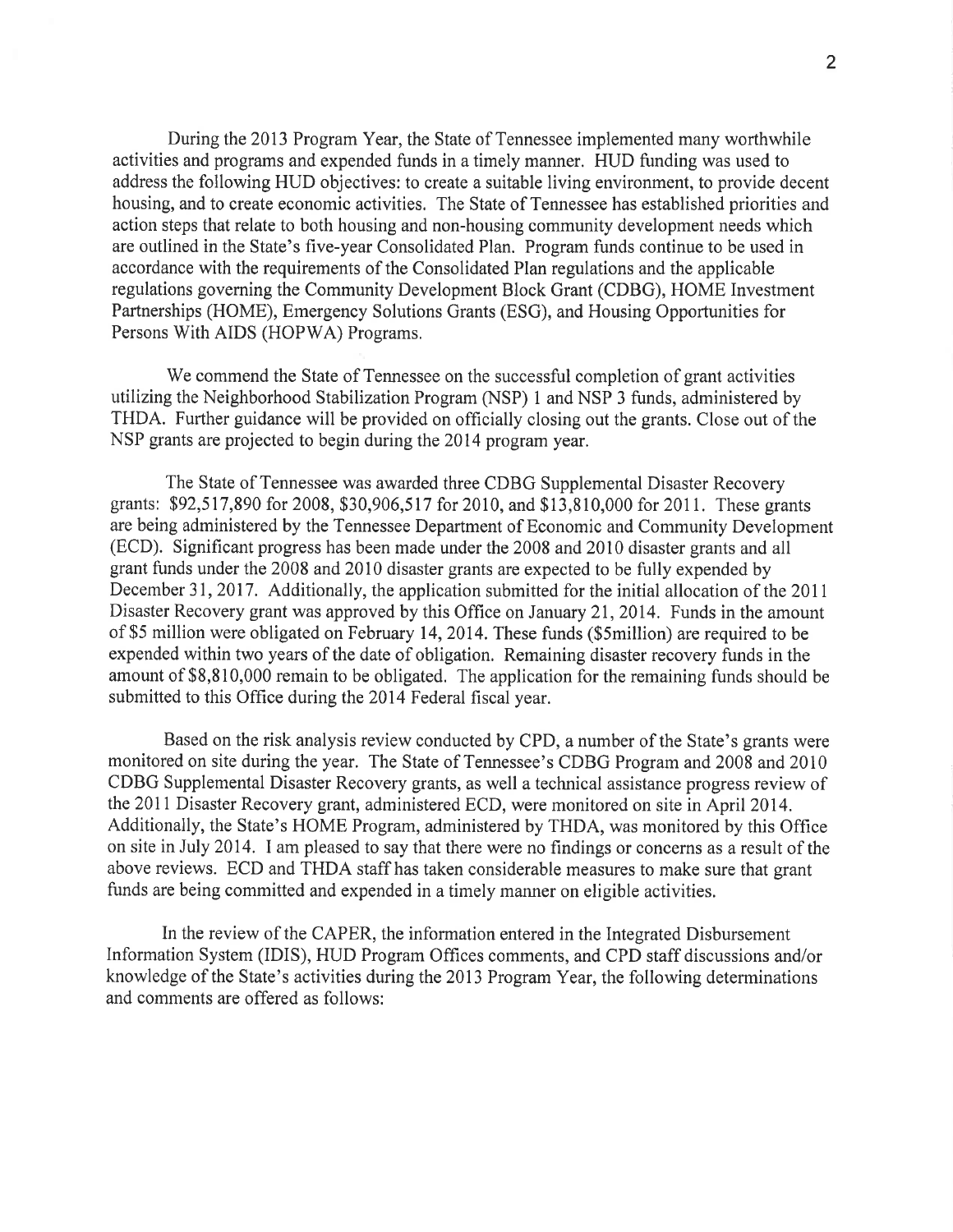### The CDBG Program - Administered by ECD

The State made available a total of 76 awards to new recipients during the reporting period totaling \$27,244,480 which included the amount awarded in2013 (\$24,488,568) plus additional funds that were recaptured or unspent from completed projects from previous years as well as CDBG loan repayment funds from the CDBG Economic Development Loan Program. The awards included an imminent threat grant that was awarded outside of the regular round application process based on immediate need in the affected community. Based on information from the Performance Evaluation Report (PER) submitted with the CAPER, 25I,859 persons were reported as beneficiaries of which 188,009 (75 percent) were low- to moderate income  $(LMI)$ .

The largest portion of CDBG funds awarded in the reporting period (78.5 percent) continued to be designated for public facilities improvements, i.e., installation or rehabilitation of water and sewer systems. Other activities funded during the program year included: housing rehabilitation, clearance, relocation, administration and planning. Additionally, beginning in 2013, seven Commercial Façade projects of \$25,000 each were funded. During the program year, CDBG funds assisted with one affordable housing activity that included eight rehabilitated owner occupied housing units. This Office continues to encourage the State to consider using CDBG funds to implement a program of assistance and loans to microenterprises and small businesses and for job training. Such activities would help provide a more comprehensive approach to community development, implement strategies in the Consolidated Plan and help with the State's initiatives to move families from welfare to work.

The State continued to meet the timely distribution of CDBG funds requirements in24 Code of Federal Regulations (CFR) 570.494(a) by obligating 95 percent of its funds to units of local government within 12 months of the State signing its grant agreement with HUD, and 24  $CFR 570(b)(1)$  that requires all of the state's annual grant (excluding state administration) be obligated and announced to units of general local government within 15 months of the State signing its grant agreement with HUD. In addition, the State has greatly reduced its ratio of unexpended funds to 2.44 as of June 30, 2014, a vast improvement over last year's ratio of 2.88.

#### The HOME Program - Administered by THDA

The State of Tennessee's HOME Program provides affordable housing through homeowner rehabilitation, rental rehabilitation, homeownership and new construction. The State of Tennessee received an allocation of \$9,474,797 in20l3. During the program year, the HOME Program contributed to the completion of I52 units of affordable housing utilizing funds from various program years as well as program income. State subrecipients that were awarded 2013 HOME funds have proposed to provide for or rehabilitate an additional 464 units of affordable housing for LMI beneficiaries. The State continues to meet all commitment, community housing development organization (CHDO), and disburs ement requirements.

## The HOPWA Program - Administered by the Tennessee Department of Health (TDOH)

During 2013, the State continued to expend its annual HOPWA allocation on homeless prevention activities by providing housing assistance (short-term rent, mortgage and utility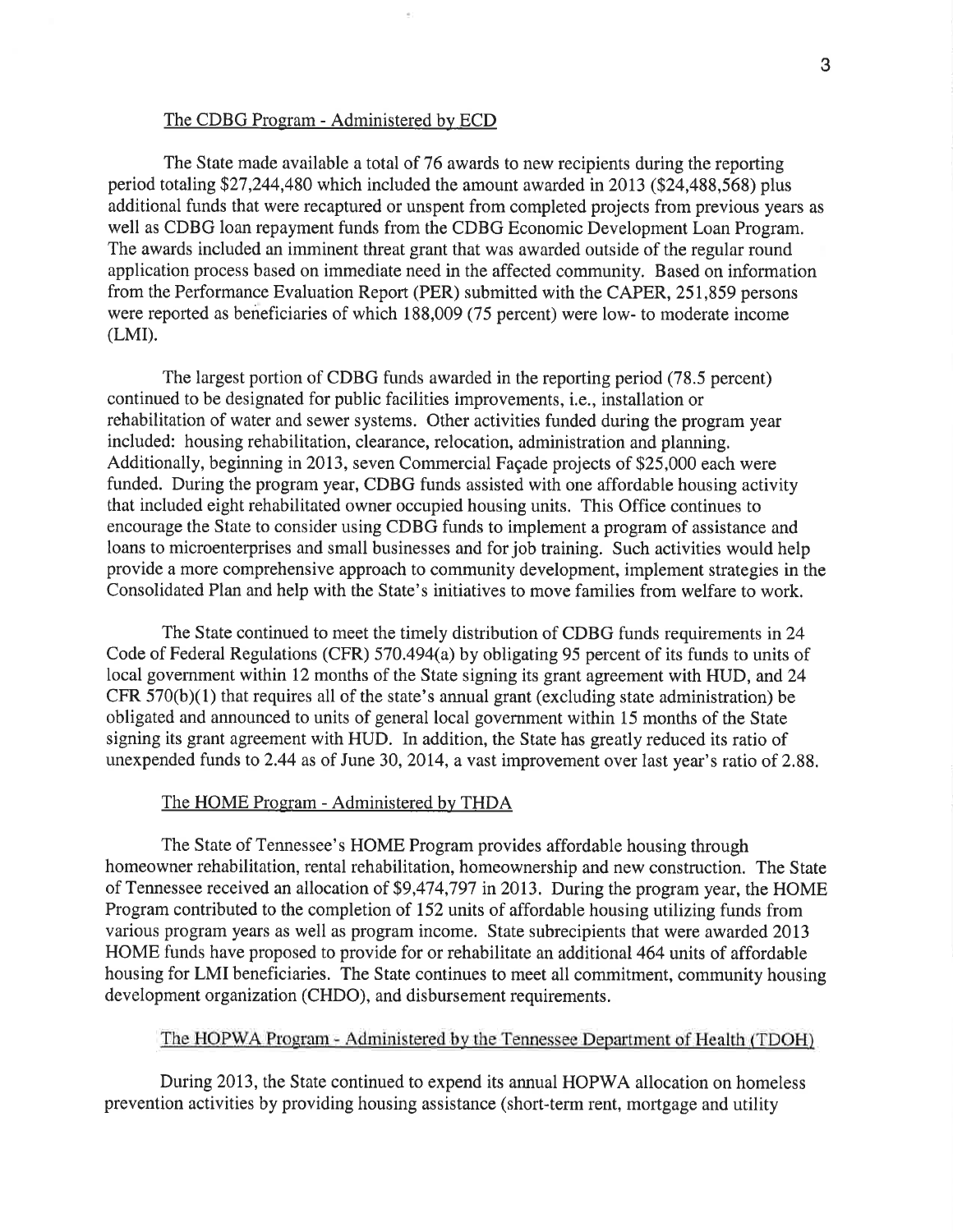assistance), supportive services, permanent housing placement, and housing information services. During the reporting period, a total of \$902,360 in HOPWA funds was made available from HUD. The State retained \$27,060 for administration and awarded the remainder to seven project sponsors covering 77 counties in Tennessee. During the program year, the HOPWA Program reported 443 individuals with HIV/AIDS and 358 affected family members as beneficiaries. The largest portion of funds expended was used for short-term rent, mortgage and utility assistance.

# The ESG Program - Administered by the THDA

The ESG Program provides affordable housing through it homeless assistance and homeless prevention activities, which include rapid re-housing and homelessness prevention. During the reporting period, the ESG Program assisted over 19,344 beneficiaries with ESG funds and provided 759 bed spaces. During FY 2013, \$2,226,946 was made available for the State's ESG Program. However, the new ESG Regulations published in January 2012 required a substantial amendment that was approved in July 2012. As a result, the changes to the ESG Program required THDA to deviate from the traditional July  $1<sup>st</sup>$  award schedule which caused a gap in the funding of new awards during the 2013 program year. THDA ultimately awarded the 2013 ESG funds beginning July 1, 2014, and applications for the 2014 ESG funds were projected to begin in October 2014, with the award of those funds to successful applicants beginning in January 2015.

### Homeless and Special Needs Activities

In order to address the needs of homeless persons, as well as the special needs of persons that are not homeless, certain actions have been taken by THDA and the TDOH. The ESG Program provides services for individuals and families who are homeless or at risk of homelessness. The HOME Program contributes to the special needs population by reserving up to 10 percent of its total HOME allocation for the Special Needs Set Aside. The HOPWA Program provides housing assistance and related supportive services to persons living with HIV/AIDS and their families.

#### Affirmatively Furthering Fair Housing

The Office of Fair Housing and Equal Opportunity (FHEO) reviewed the State of Tennessee's CAPER for compliance to the Affirmatively Furthering Fair Housing Related Program Requirements and recommended approval; however, there was one concern regarding the 2013 CAPER. Please review FHEO's memorandum which is enclosed to insure compliance in next year's CAPER.

As you are aware, the One CPD Technical Assistance Program has been very beneficial in addressing many local needs and priorities, and it has been changed to better assist our grantees. The name is changing to Community Compass and it will continue to provide technical assistance in implementing any local housing and community development activities. The procedures for access to such technical assistance are still being drafted. Once finalized, you will be informed of the process. In the meantime, please continue to submit your requests either through Knoxville cPD or at the technical assistance website.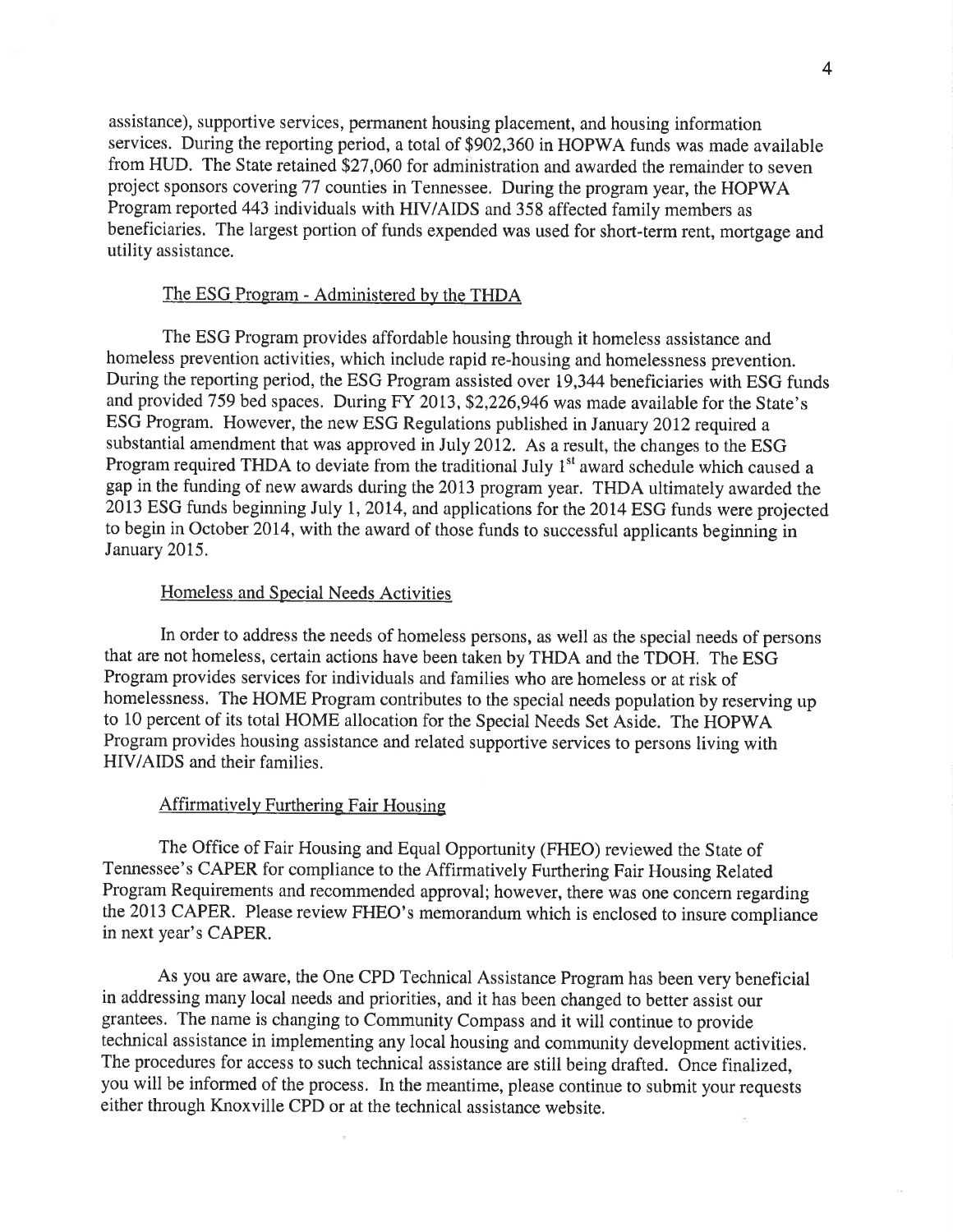Again, the Department asks for your collaboration and partnership in several of our priorities and strategic goals, including: addressing the needs of retuming veterans and their families and in addressing housing and providing supportive services for the homeless as governed by the Homeless Emergency Assistance and Rapid Transition to Housing Act of 2009 (HEARTH Act). In addition, here in Tennessee, we ask your assistance in considering funding activities to assist those homeless youth just coming out of foster care. This is a growing problem in Tennessee.

HUD will also continue to work with our grantees in implementing activities which promote and increase energy efficiency and make healthy home improvements, prevent foreclosures, preserve affordable rental housing, reduce residential vacancy rates, and reduce homelessness, including veterans, family and chronic homelessness. The Department will continue its quest to "transform the way it does business" with our partners to make sure our programs and funding are efficient, effective, transparent, and protecting the public trust. Major emphasis will continue on building sustainable communities free from discrimination and partnering with other Federal departments in these efforts. During the 2014 Program Year and as you plan for the 2015 Program Year, please pay close attention to the following:

- 1. Frequent, Accurate, and Up-to-date Reporting In IDIS. At the end of each Federal fiscal year, HUD reports information on the accomplishments achieved using CDBG and HOME funds in its Annual Performance Report. This report uses the accomplishments reported by grantees in IDIS to measure the success of the Consolidated Planning Programs, especially HOME and CDBG, in achieving goals. This information is analyzed by the OMB and Congress and is an important consideration in future funding of the program. Therefore, it is critical that your jurisdiction reports all accomplishments for each of its activities in a timely manner. While some activities will not have accomplishments for the current fiscal year, most will. In addition, where feasible, make sure to include entries relative to lead based paint and energy "green" accomplishments. This will enable CPD to capture data needed in those areas. At the same time, please pay close attention to making sure that data entered into IDIS complies with the regulations and have accomplishments which can be documented in your applicable funded program.
- 2. The HOME Participating Jurisdictions (PJs) Open Activities Report. The report is on HUD's website each month. It is available to assist PJs in identifying projects that may need to be cancelled or projects that remain in "open" status despite their having been completed. This report provides information on all HOME projects entered in IDIS that have not been completed. Its primary purpose is to enable PJs to regularly review and identify open projects that should be completed in IDIS or cancelled. This report can be found online at

http://www.hud.gov/offices/cpd/affordablehousing/reports/open. Information on revising activity status begins on page 4-32 of the chapter. CPD and the Office of Affordable Housing Programs will continue tracking your jurisdiction's progress in this area. Please note that failing to enter this information into IDIS has a negative impact on the State of Tennessee's scores, and, subsequently, its National and State Ranking with other PJs. Also, CPD offers technical assistance to help PJs improve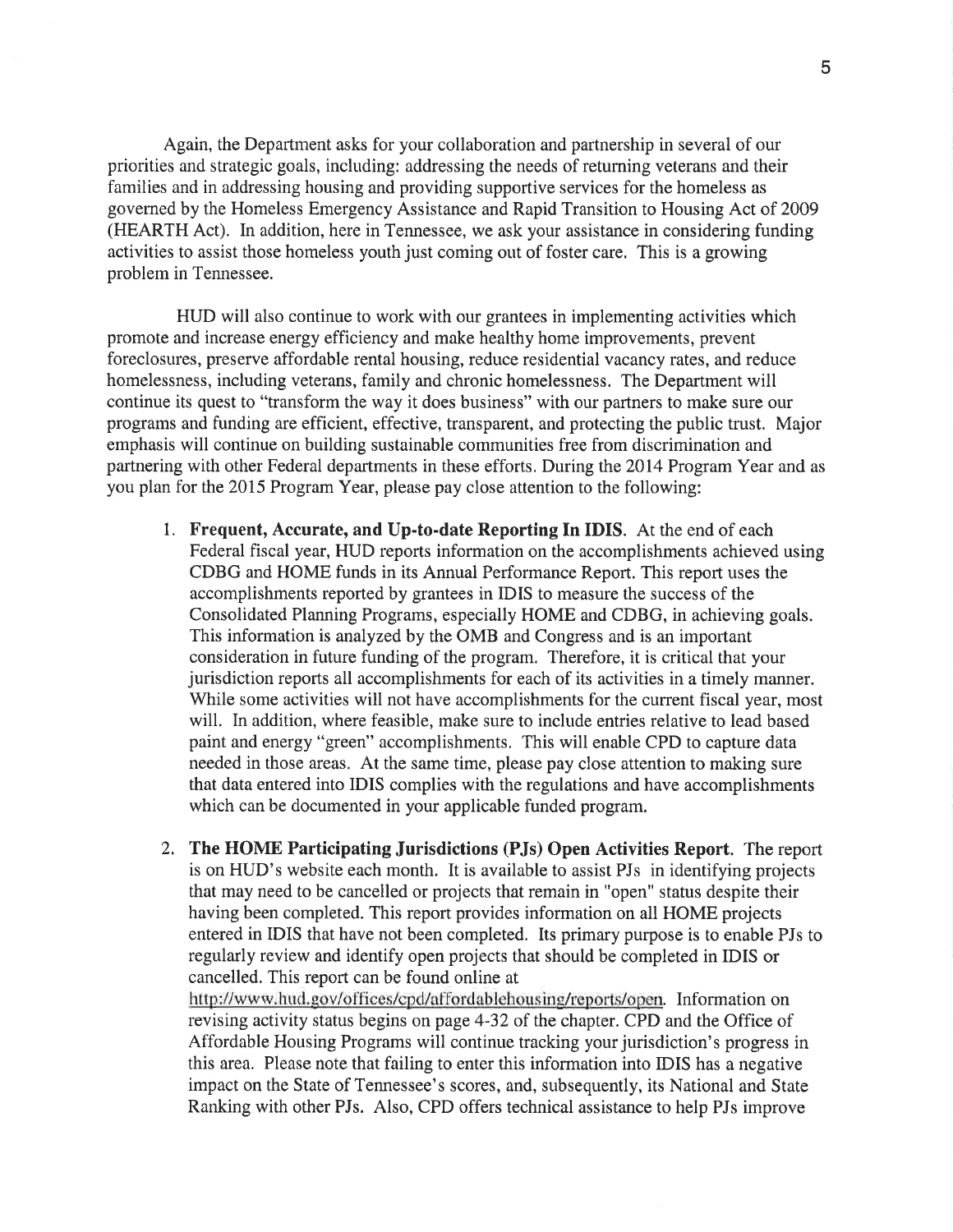their scores. As always, the Department continues to need accurate reporting on all Consolidated Planning programs.

- 3, Timely Completion of Activities. As we reviewed information in IDIS, a large number of stalled activities were observed. Please take time to review those activities to make sure that they are completed in a timely manner and that attention is focused on implementing stalled activities. As you know, this Department is always available to offer technical assistance and guidance,
- 4. HOME Program Changes. As a reminder, among the most significant changes are the following:
	- . Projects not completed within four years from the date of project commitment would be considered terminated and the jurisdiction must repay HOME funds invested in the project;
	- . Repayment of HOME funds would be required for any unit that is not rented to eligible tenants within l8 months of project completion;
	- . Homebuyer units that are not sold within six months of completion of rehabilitation or construction would be required to be converted to rental projects;
	- . Makes several changes to the requirements of community housing development organizations (CHDOs) and funding awarded to CHDOs. For example, general CHDO reservations would be eliminated and PJs would be required to commit CHDO set-aside funds to specific CHDO projects within 24 months. In addition, HUD would deobligate CHDO set-aside funds not expended within five years of obligation to the PJ;
	- . PJs would be required to assess a developer's capacity and financial condition, in addition to market need for the project and its long-term viability before committing HOME funds;
	- . PJs would be required to examine annually the financial condition of rental projects with at least ten HOME-assisted units;
	- . New property standard requirements and inspection requirements would be established;
	- . Mandatory program design considerations for homebuyer programs would be established; and,
	- PJs would be required to develop and adopt written policies and procedures to  $\bullet$ improve program oversight, conduct risk-assessments, and more closely monitor sub-recipients.
- 5. Minority Business Enterprise (MBE) Reporting. Executive Orders 11432 and 11625 require all Federal agencies to promote MBE, including women business enterprises, participation in their programs. The Metropolitan Government is encouraged to expand its efforts in these areas and submit the MBE report (HUD Form -2516) on the Consolidated Plan Program funds. The next MBE report, "Contract and Subcontract Activity," will cover the period of October 1,2014 - September 30,2015. The completed form has a submission date within l0 days of September 30<sup>th</sup> each year.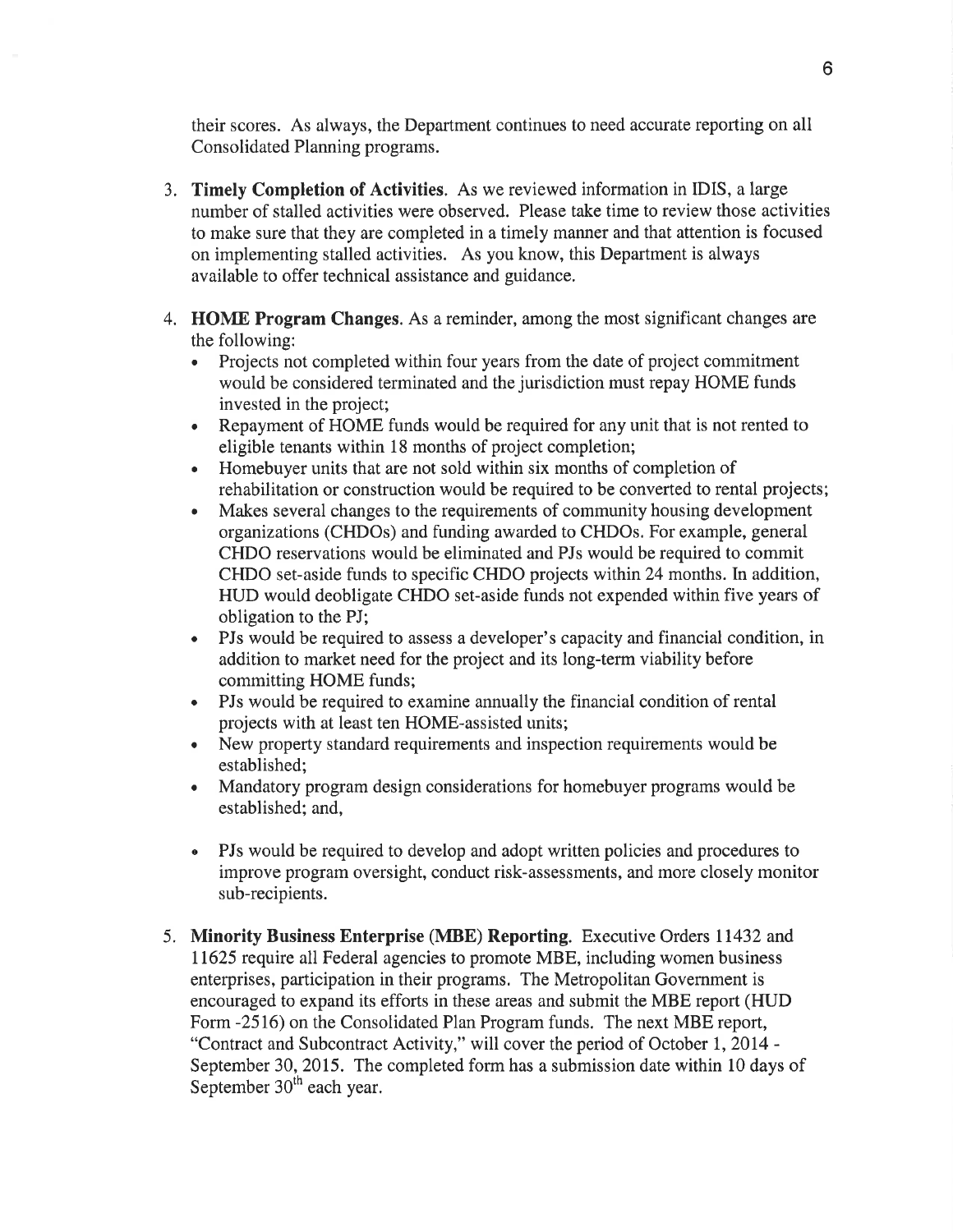6. Section 3 Reporting. The Department encourages compliance to Section 3 of the HUD Act of 1968, and implementing regulations at 24 CFR Part 135. Section <sup>3</sup> provides to the greatest extent feasible opportunities of employment and training be given to lower income residents of the project area and contracts be awarded to businesses located in or owned substantially by residents of the project area. It helps low-income residents gain the skills and jobs needed to become self-sufficient. The program also provides opportunities for qualified, low-income business owners to receive preference in bidding on HUD-funded contracts. Grantees are required each year to submit a Section 3 Report, which is due for entitlement grantees at the same time they submit their CAPERs.

At this time, Section 3 Summary Reporting System remains unavailable for the submission of Form HUD 60002 by covered agencies. The Department is aware of the challenges that this inconvenience presents. Please be aware that no recipients will be held in noncompliance for failing to submit 2013 or 2014 Section 3 reports in time, and the unavailability of the system should not result in negative findings during the annual audits such as those conducted pursuant to the Single Audit Act (i.e., OMB Circular: A-133). HUD will notify recipients by email when the Section 3 Summary Reporting System is re-launched and will communicate new due dates at that time. You are encouraged to sign-up for the Section 3 listserv at www.hud.gov/section 3 to receive updates about the status of the system and other relevant information.

<sup>7</sup>. Conflict of Interest Requirements. We would like to take this opportunity to remind all grantees of the conflict of interest regulations regarding all of the Consolidated Planning programs: CDBG at 24 CFR Part 570.611; HOME at 24 CFR Part92.356, ESG at 24 CFR Part 576.57 (d) and 24 CFR 570.611(d) & (e), and HOPWA at 24 CFR Part 574,625. All of the Department's programs are governed by conflict of interest requirements. Each program provides information on what may be considered a conflict and who may be covered. In addition, each provides a process by which a grantee can contact CPD to request an exception to the conflict of interest regulations. Failure to comply with the conflict of interest provisions will result is funding connected to the conflict being questioned and disallowed. We encourage all of our grantees to implement conflict of interest procedures that will assist all employees, elected officials and subgrantees in being in compliance and will assist the grantee with early detection of possible conflict of interest matters. CPD and the Chief Counsel are always available to provide guidance on possible conflict of interest compliance matters.

As a result of our review of the CAPER and applicable information on progress and compliance, HUD has determined that the State of Tennessee has the continuing capacity to implement and caryout the Consolidated Planning programs and that for the 2013 Program Year the progress has been acceptable. You are invited to submit to this Office, within 30 days, your written comments about the content of or conclusions expressed in this letter. Please make this letter available to the public within 30 days of its receipt or the submission of your comments to HUD.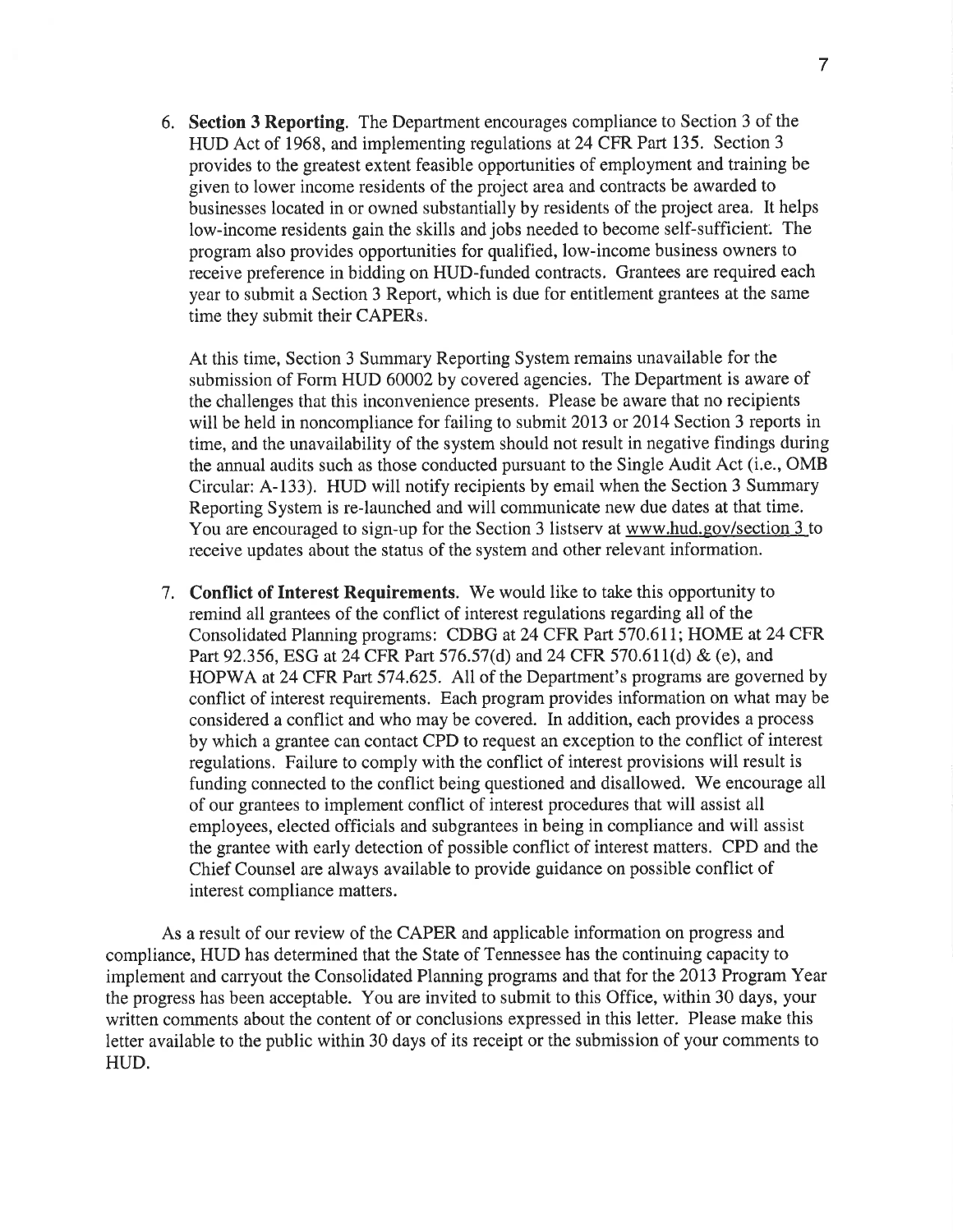We also encourage the sharing of this assessment report with: the media, those on your mailing list of interested persons, members of your advisory committee, and/or those who attended hearings or meetings. HUD will make this information available to the public upon request and may provide copies of this report to interested citizens and groups. If you have any questions, please call me at (865) 545-4391,

Very sincerely yours,

Offrce of Community Planning

and Development

Enclosure

cc:

Honorable Bill Haslam Govemor, State of Tennessee Bill Hagerty, Commissioner, ECD Bettie Teasley Sulmers, THDA Shanell L. McGoy, Ph.D., M.P.H., TDOH